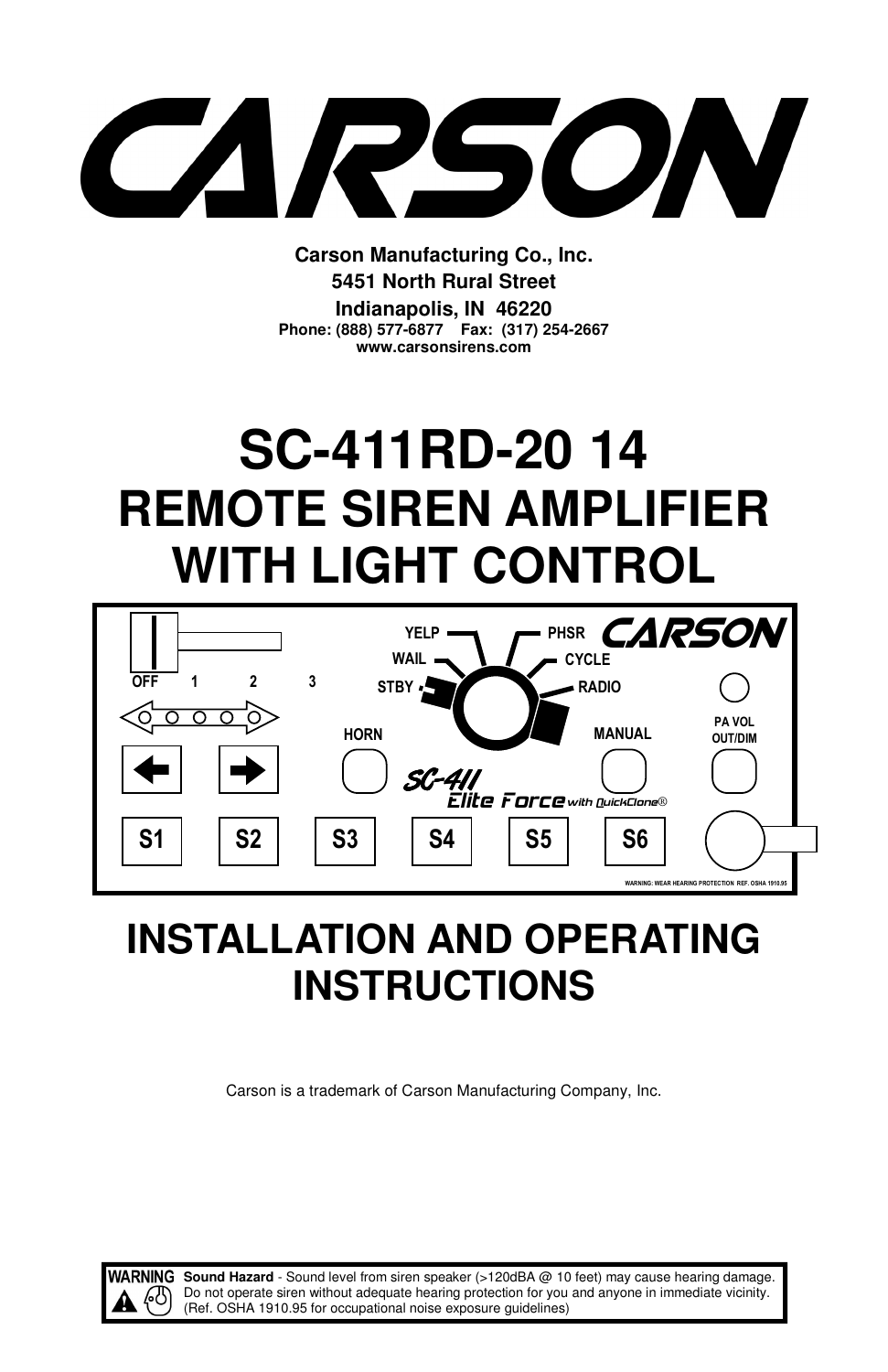## **TABLE OF CONTENTS**

#### **NOTICE**

This Carson siren is intended for use by authorized personnel only. It is the user's responsibility to ensure they understand and operate this emergency warning device in compliance with all applicable city, state and federal laws and requlations.

Due to continuous product improvements, we must reserve the right to change any specifications and information, contained in this manual at any time without notice.

Carson Manufacturing Co., Inc. makes no warranty of any kind with regard to this manual, including, but not limited to, the implied warranties of merchantability and fitness for a particular purpose.

Carson Manufacturing Co., Inc. shall not be liable for errors contained herein or for incidental or consequential damages in connection with the furnishing, performance, or use of this manual.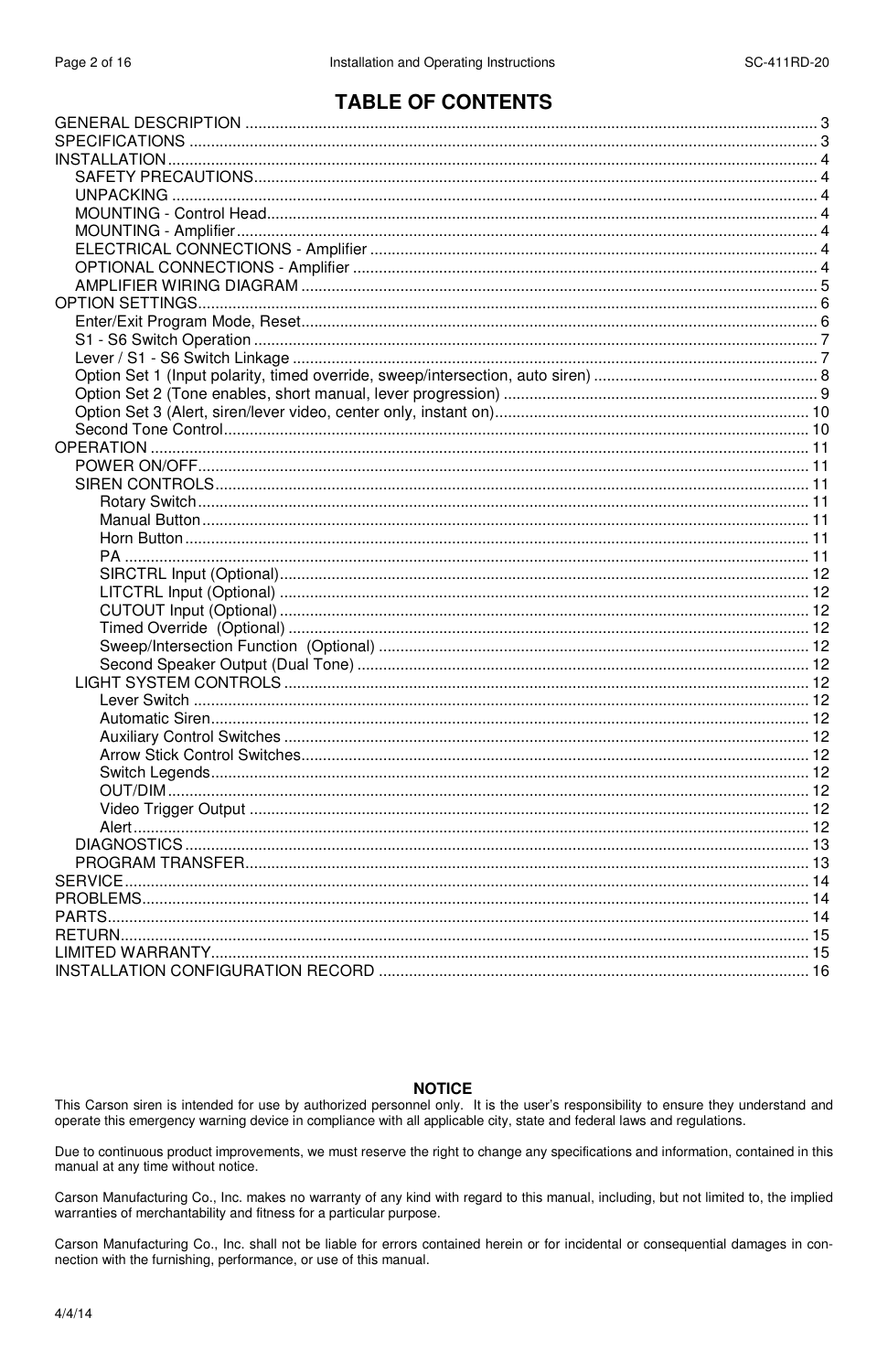## **GENERAL DESCRIPTION**

The SC-411RD Remote Light Control/Siren is a premium unit designed for dual 100W speaker use. The primary operating modes are Radio, Cycler, Standby, Yelp, Wail, and Phaser. A Noise Canceling PA Override and push-button Horn Override are available in all modes except Radio. A push-button is provided for toggling between Wail, Yelp, and Phaser tones, and Manual siren control in silent modes. The Phaser tone can be optionally replaced by Two-Tone or disabled entirely. Auxiliary inputs are provided for connection to horn ring circuit or switch. A latching siren cutout input is provided for connection to a door switch, etc. to stop siren tones when exiting the vehicle. PA volume control is on the front panel while Radio volume control is on the amplifier. The front panel is backlit with LED's for night visibility, dimmable with a front panel switch and/or connection to dash lights. The siren circuits utilize short circuit, high voltage, and reverse polarity protection for maximum service life. An indicator light on face is provided for siren output diagnostics.

The SC-411RD also provides a 4-position lever switch with LED indicators for primary lighting system control of up to 50 amps total and automatic siren tone in last position. Six programmable lighted push-button switches with replaceable legends provide auxiliary lighting or other device control up to 10 amps per switch. Each output is fused and monitored with visual and audible indicators for diagnostics. An alert periodically sounds (may be disabled) when outputs are on to help prevent leaving lights on unintentionally. A video camera trigger output is activated with the lever switch or programmed auxiliary switches. Two switches are dedicated to arrow stick control (left, right, center) with function indication and specific control outputs.

All optional settings are programmed from the remote head face. These settings are synchronized between the head and amplifier using our QuickClone® duplication technology, a quick-copy feature for simple transfer of option setting among multiple heads and amplifiers for efficient fleet installations.

| <b>Siren Section</b>                                                 |                                                                                                                                                                                                                                                                                                                                                                                                                                                                                                                                            |  |  |  |  |
|----------------------------------------------------------------------|--------------------------------------------------------------------------------------------------------------------------------------------------------------------------------------------------------------------------------------------------------------------------------------------------------------------------------------------------------------------------------------------------------------------------------------------------------------------------------------------------------------------------------------------|--|--|--|--|
| Input Voltage                                                        | 10 - 16 VDC (negative ground)                                                                                                                                                                                                                                                                                                                                                                                                                                                                                                              |  |  |  |  |
| <b>Input Current</b>                                                 | 16 AMPS (@14 VDC - dual 100W speakers                                                                                                                                                                                                                                                                                                                                                                                                                                                                                                      |  |  |  |  |
| Standby / Off Current                                                | Less than 300 ma / less than 20 ma                                                                                                                                                                                                                                                                                                                                                                                                                                                                                                         |  |  |  |  |
| Audio Frequency                                                      | 200Hz - 10 kHz + 3db                                                                                                                                                                                                                                                                                                                                                                                                                                                                                                                       |  |  |  |  |
| Audio Distortion                                                     | Less than 7% (@1 kHz - dual 100W speakers                                                                                                                                                                                                                                                                                                                                                                                                                                                                                                  |  |  |  |  |
| <b>Audio Output</b>                                                  | 80 watts (@14 VDC - dual 100W speakers                                                                                                                                                                                                                                                                                                                                                                                                                                                                                                     |  |  |  |  |
| Audio Input                                                          | 400 ohms + 10%                                                                                                                                                                                                                                                                                                                                                                                                                                                                                                                             |  |  |  |  |
| Output Power                                                         | 210 WATTS RMS MAX. (15 VDC - dual 100W speakers)                                                                                                                                                                                                                                                                                                                                                                                                                                                                                           |  |  |  |  |
| Siren Frequency                                                      | 700Hz - 1500Hz (Two-Tone and Horn = 435 & 585Hz)                                                                                                                                                                                                                                                                                                                                                                                                                                                                                           |  |  |  |  |
| Tones /<br><b>Cycle Rates</b>                                        | Wail<br>Horn<br>Yelp<br>Phaser<br>Two-Tone<br>$15$ CPS<br>109 CPS<br>13 CPM<br><b>190 CPM</b><br>60 CPM                                                                                                                                                                                                                                                                                                                                                                                                                                    |  |  |  |  |
| <b>High Voltage Protection</b>                                       | 16 - 18 VDC will cause siren output to cease, resume at normal voltage                                                                                                                                                                                                                                                                                                                                                                                                                                                                     |  |  |  |  |
| <b>Short Circuit Current</b>                                         | 50 AMPS (supply circuit must be capable of supplying this)                                                                                                                                                                                                                                                                                                                                                                                                                                                                                 |  |  |  |  |
| Operating Temp.                                                      | $-15^{\circ}$ F to $+140^{\circ}$ F                                                                                                                                                                                                                                                                                                                                                                                                                                                                                                        |  |  |  |  |
| Controls                                                             | 6-position rotary mode switch (Radio, Cycler, Standby, Yelp, Wail, and Phaser).<br>Momentary push-button Horn switch.<br>Momentary push-button Manual/Tone toggle switch.<br>Momentary push-button Dimming switch.<br>Enable input (positive) to turn on unit.<br>Auxiliary siren input programmable for positive or negative operation.<br>Auxiliary light control input programmable for positive or negative operation.<br>Cutout input programmable for positive or negative latching operation.<br>Face-programmable option settings. |  |  |  |  |
| Connections (Rem. 12-Term Blk)                                       | (2) Neg, (3) Spkr, (2) Radio, Power, Siren Ctrl, Light Ctrl, Cutout, Backlit (#28-#12 AWG)                                                                                                                                                                                                                                                                                                                                                                                                                                                 |  |  |  |  |
|                                                                      | <b>Light Control Section</b>                                                                                                                                                                                                                                                                                                                                                                                                                                                                                                               |  |  |  |  |
| Controls                                                             | 4-position lever switch with position 3 siren activation and LED indicators<br>8 - on/off lighted push-button switches with replaceable legends                                                                                                                                                                                                                                                                                                                                                                                            |  |  |  |  |
| Current (Lever Switch)                                               | 20 AMPS per circuit, 50 AMPS total                                                                                                                                                                                                                                                                                                                                                                                                                                                                                                         |  |  |  |  |
| Current (Aux. Sw.)                                                   | 10 AMPS per switch, 30 AMPS total                                                                                                                                                                                                                                                                                                                                                                                                                                                                                                          |  |  |  |  |
| Connections<br>(Removable 3-Term Block)<br>(Removable 10-Term Block) | Power Input - (2) screw terminal inputs (#22 to #6 AWG) 50A max each, external fuse regd.<br>Lever Switch - (3) outputs (#22 to #10 AWG), 20A max each<br>Aux. Switches - (6) outputs (#22 to #12 AWG), 10A max each<br>Left, right & center arrow stick control outputs (#22 to #12 AWG), 0.2A max each<br>Video control output (#22 to #12 AWG), 0.2A max                                                                                                                                                                                |  |  |  |  |
|                                                                      | General                                                                                                                                                                                                                                                                                                                                                                                                                                                                                                                                    |  |  |  |  |
| Head/Amplifier Interconnect                                          | CAT 5e cable 25ft (supplied)                                                                                                                                                                                                                                                                                                                                                                                                                                                                                                               |  |  |  |  |
| Control Head Mounting                                                | Flush, surface or bracket mount (supplied)                                                                                                                                                                                                                                                                                                                                                                                                                                                                                                 |  |  |  |  |
| Size                                                                 | Control Head: 6-1/8" X 2-5/8" X 1-1/4"<br>Amplifier: 8-3/4" X 8-1/4" X 2-1/8"                                                                                                                                                                                                                                                                                                                                                                                                                                                              |  |  |  |  |
| Shipping Weight                                                      | 7 LBS.                                                                                                                                                                                                                                                                                                                                                                                                                                                                                                                                     |  |  |  |  |

## **SPECIFICATIONS**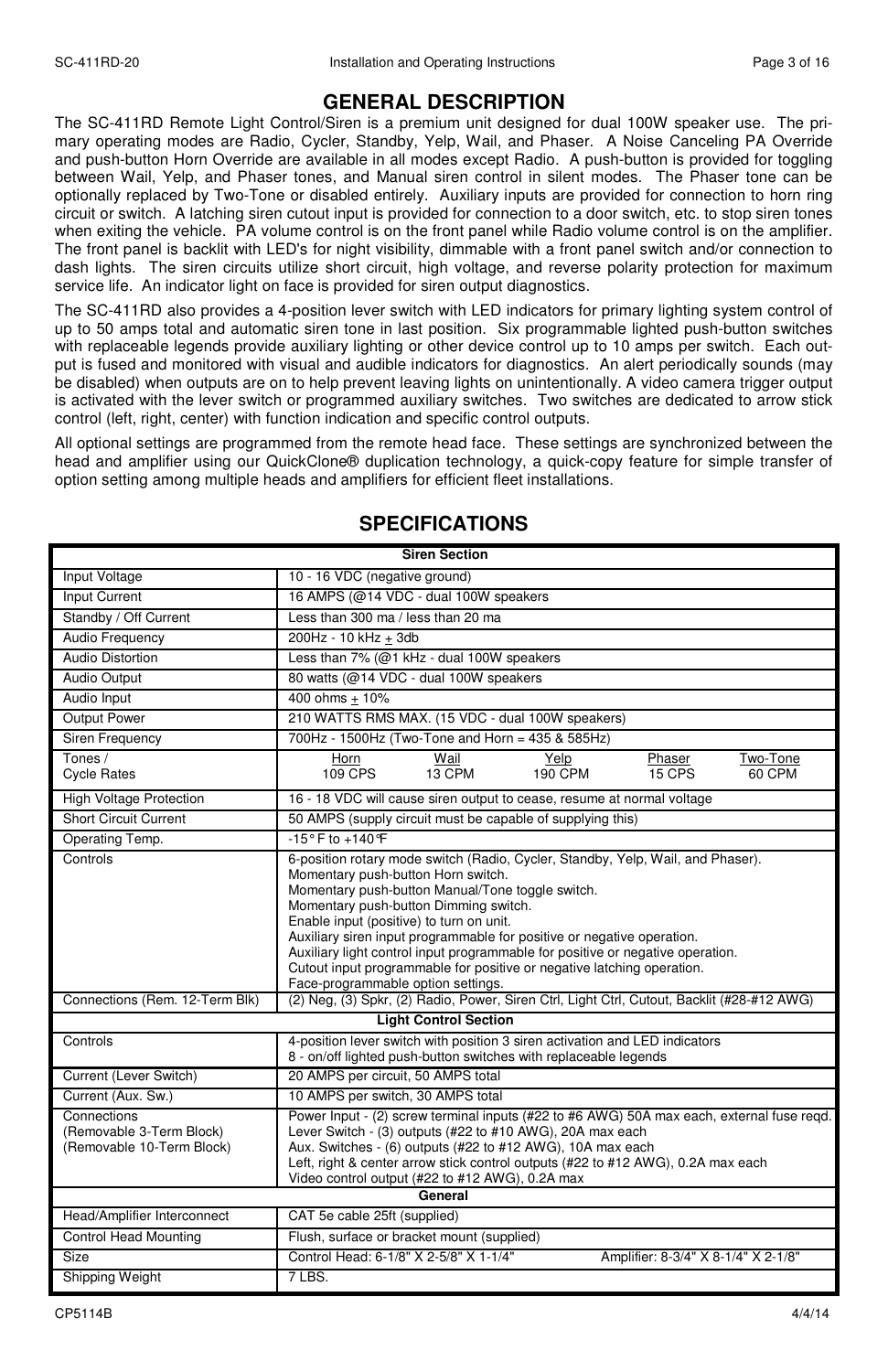## **INSTALLATION**

Proper installation of the unit is essential for years of safe, reliable operation. Please read all instruction **before** installing the unit. Failure to follow these instructions can cause serious damage to the unit or vehicle and may void warranties.

## **SAFETY PRECAUTIONS**

For the safety of the installer, vehicle operator, passengers and the community please observe the following safety precautions. **Failure to follow all safety precautions and instructions may result in property damage, injury or death.**

**Qualifications -** The installer must have a firm knowledge of basic electricity, vehicle electrical systems and emergency equipment.

**Mounting** - Mount the control head for easy access by the vehicle operator. DO NOT mount in air bag deployment area. Assure clearances before drilling in vehicle. Mount the amplifier in a protected area with at least 1" clearance on all sides for heat dissipation.

**Wiring** - Use wiring capable of handling the current required. Make sure all connections are tight. Route wiring to prevent wear, overheating and interference with air bag deployment. Install and check all wiring before connection to vehicle battery.

**Testing** - Test all siren functions after installation to assure proper operation. Test vehicle operation to assure no damage to vehicle.

**Keep These Instructions** - Keep these instructions in the vehicle or other safe place for future reference. Advise the vehicle operator of the location.

**WARNING** 

**Sound Hazard** - Sound level from siren speaker (>120dBA @ 10 feet) may cause hearing damage. Do not operate siren without adequate hearing protection for you and anyone in immediate vicinity. (Ref. OSHA 1910.95 for occupational noise exposure guidelines)

### **UNPACKING**

Inspect contents for shipping damage. If found **alert carrier immediately**. Contents should include control head with attached microphone, amplifier, (2) mounting brackets with screws, microphone bracket with screws, legend sheet, (3) connectors, 25ft CAT 5e interconnect cable and these instructions. Contact supplier immediately if any components are missing.

#### **MOUNTING - Control Head**

Choose a mounting location convenient to the operator and away from any air bag deployment areas. Inspect behind mounting area for clearance. Consider wire routing and microphone bracket placement. Connect interface cable prior to mounting.

The control head can be surface, flush or bracket mounted using the supplied brackets and hardware. If longer fasteners are used assure that screws do not enter rear of unit more than 3/8".

#### **MOUNTING - Amplifier**

Choose a mounting location that will assure at least 1" clearance on all sides with adequate ventilation to prevent overheating. Inspect behind mounting area for clearance. Consider wire routing and access to connections. Make all wiring connections prior to mounting.

#### **ELECTRICAL CONNECTIONS - Amplifier**

Electrical connections to the unit are made using removable terminal blocks and screw terminals. Labels on the unit identifies each terminal function. A CAT-5e cable connects between the control head and the amplifier. If the unit needs service the plugs can be easily removed without unwiring. Connect all wires prior to applying power to the unit and prior to final mounting. Attach leads by stripping 3/8", inserting into plug and clamp by tightening screw. Make sure the screw is tight and the wire can't be pulled out. **Failure to adequately tighten the screw can result in improper operation or burning the connector and wire.**

**POWER Input** - This is like a power switch for the entire unit. Connect to a positive circuit controlled by the vehicle ignition switch, usually a terminal at the vehicle fuse panel.

## **OPTIONAL CONNECTIONS** - **Amplifier**

**SIRCTRL Input** - This input allows activation by an external source of either the Horn or other function. Settable for +12 (default) or ground activation.

**LITCTRL Input** - This input allows cycling by an external source through the lever switch positions. Settable for +12 (default) or ground activation.

**CUTOUT Input** - The Cutout Input turns off any siren tone output when activated, and remains off until a control is activated or changed. Settable for +12 (default) or ground activation.

**RADIO Input** - Connect to radio output terminals or its speaker. The **Radio Volume** control is on the amplifier and is a one time setting depending on the radio connected.

**VIDEO Output** - A video camera trigger output is activated high (+12) with the lever switch or programmed auxiliary switches. See OPTION SETTINGS section.

**LFT-A**, **RGT-A**, **CTR-A Outputs** - These 3 active high (+12) outputs are available for arrow stick control. LFT-A, RGT-A AND CTR-A outputs are active when center selected.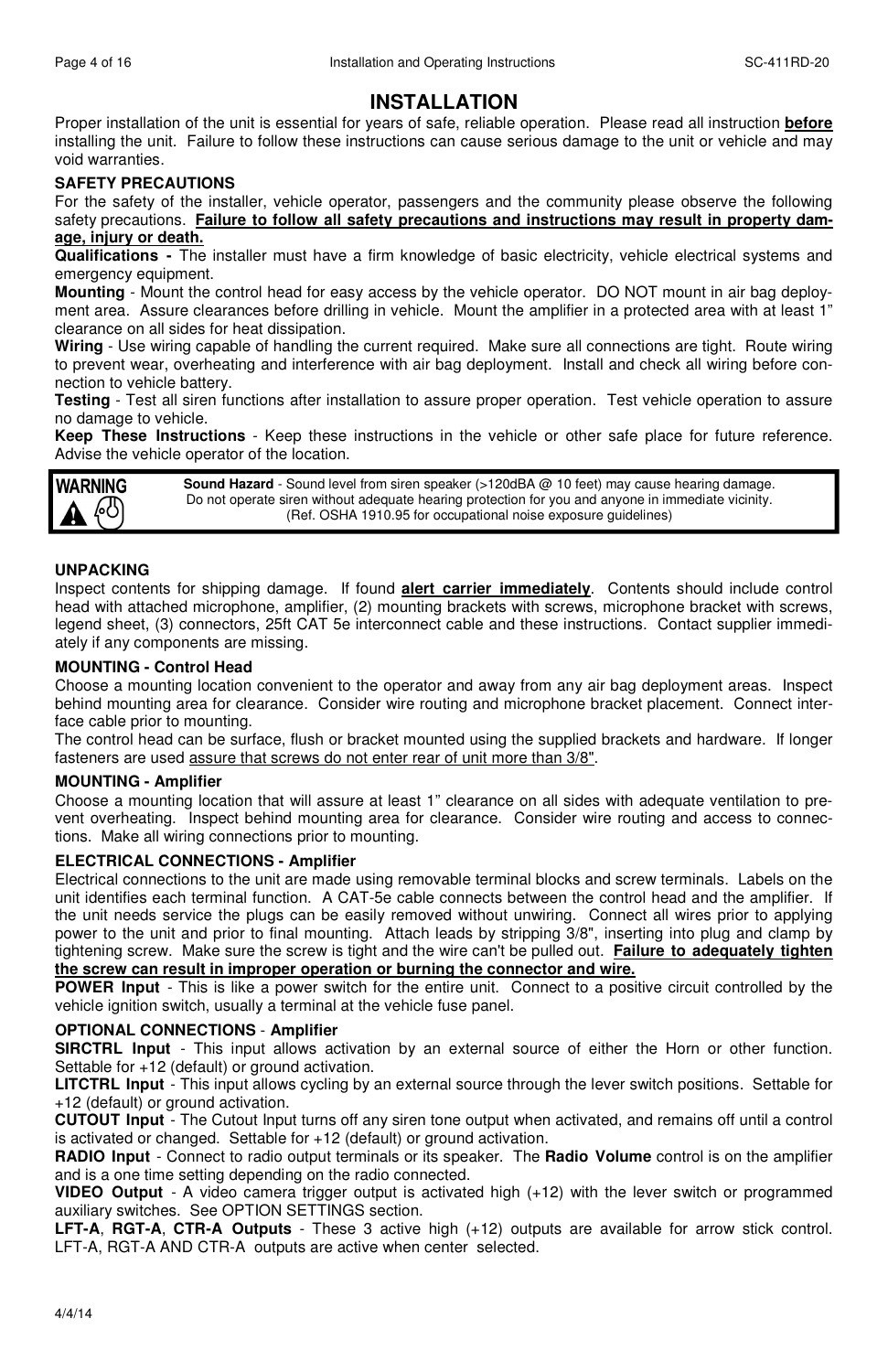## **AMPLIFIER WIRING DIAGRAM**

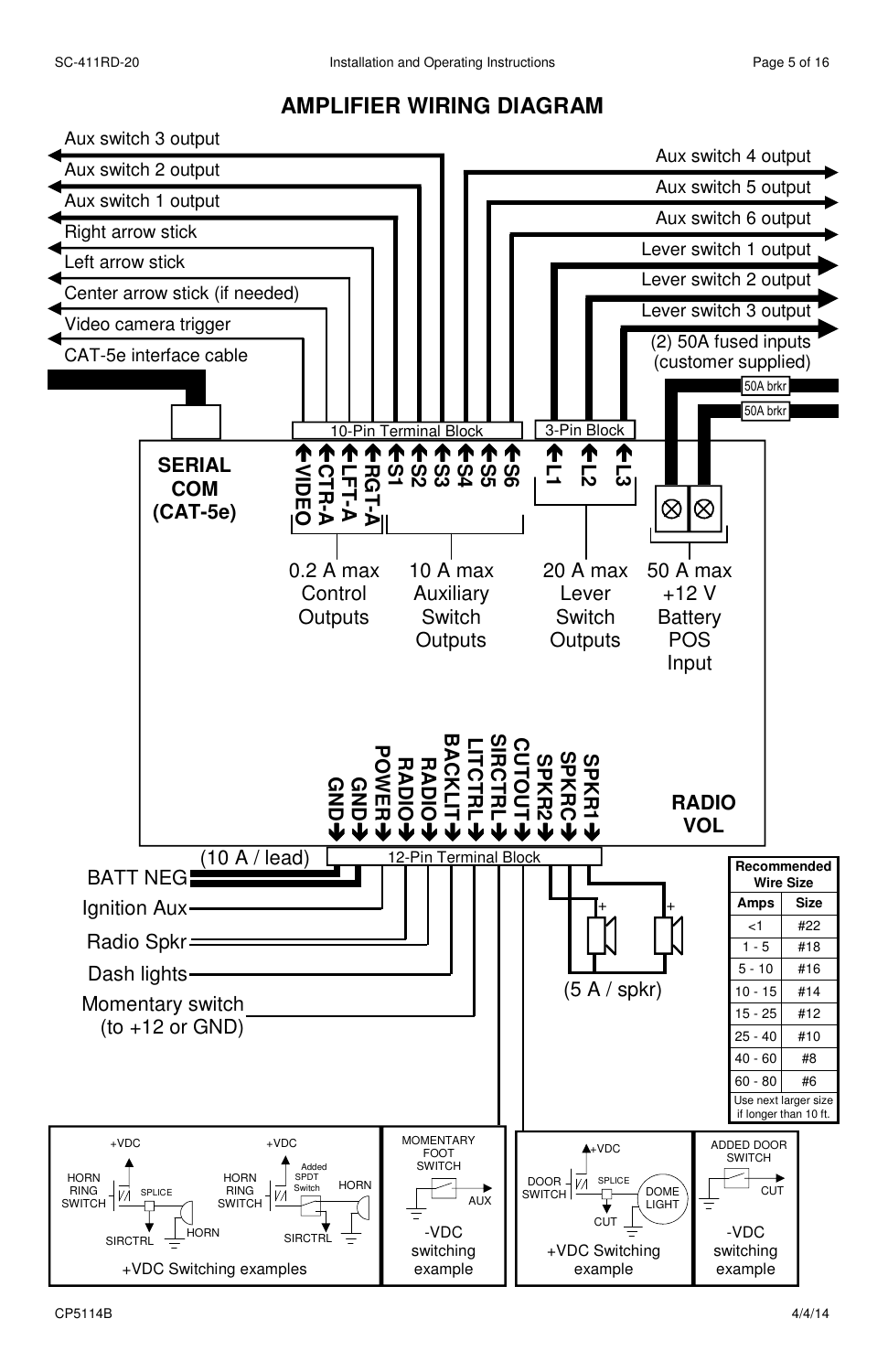## **OPTION SETTINGS**

## **Enter/Exit Program Mode, Reset**

Option setting (programming) is done from the face of the control head. Unit must be turned on with POWER input. Make sure that lever switch is OFF and rotary switch is in STBY.



Enter the program mode by pressing and holding S1, S2 and OUT/DIM for 3 seconds.

The unit will beep 3 times and the backlighting will begin flashing to indicate that the unit is in program mode. It will continue to flash until program mode is exited by pressing and holding OUT/DIM for 3 seconds, saving the settings—the unit will emit a long beep.



Press and hold for 3 seconds<br>
to reset to factory default. The press and hold for 3 seconds to exit. Press and hold for 3 seconds to exit.

## **Program Mode Sections**

| Press OUT/DIM | Display               | Programming                                                  |  |
|---------------|-----------------------|--------------------------------------------------------------|--|
| ► OI          | $1+2+3$ , 1 or 2 or 3 | S1-S6 Switch Operation, Lever / S1-S6 Switch Linkage         |  |
|               | 1 blinking            | Option Set 1 (Input polarity, timed, swp/int, auto)          |  |
| 2Ţ            | 2 blinking            | Option Set 2 (Tone enables, short manual, lever progression) |  |
| 31            | 3 blinking            | Option Set 3 (Alert, siren/lever video)                      |  |
|               | $H + M$ blinking      | Second Tone Control                                          |  |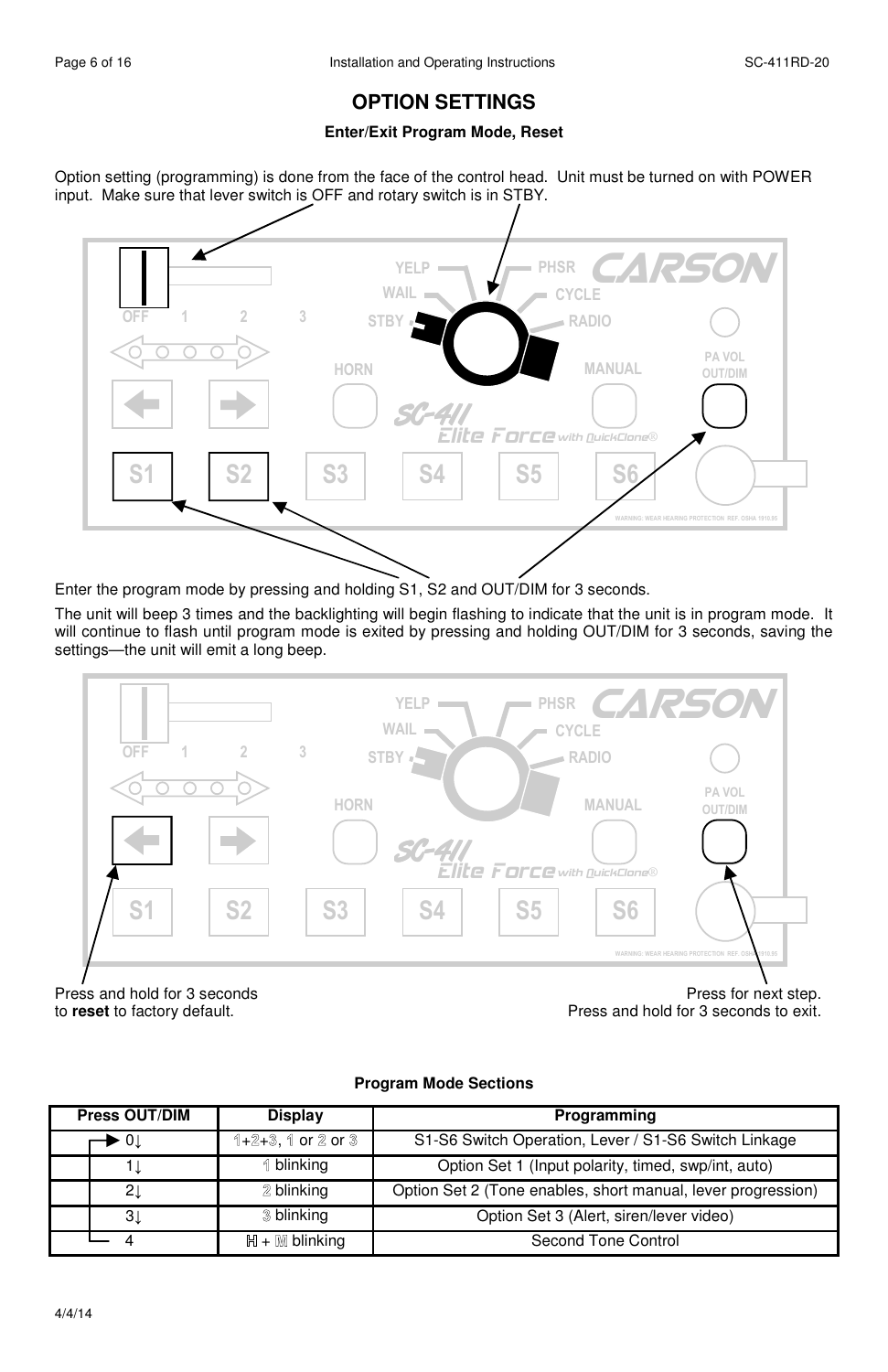## **S1 - S6 Switch Operation**



Change each switch's operation by momentarily pushing the switch. See the table below for switch status definition.

- 1. Light ON Push On / Push Off with video output trigger active (default)
- 2. Light OFF Push On / Push Off with video trigger output deactivated.
- 3. Light flashing continuously Momentary.
- 4. Light flashing with double pulse Timed Momentary (Gun Lock Timer) for duration of 10 seconds.
- 5. Light flashing with triple pulse Timed Momentary (Gun Lock Timer) for duration of 20 seconds.
- 6. The options with cycle through and repeat with each push of the button.

Note: Timed Momentary (Gun Lock Timer) is not be available for Lever switch linkage.

## **Lever / S1 - S6 Switch Linkage**



Press the desired auxiliary switch to turn on or off the light, linking it to the lever switch position. NOTE: Timed Momentary (Gun Lock Timer) programmed switches cannot be used.

Press the OUT/DIM button momentarily to move into next section, or OUT/DIM for 3 seconds to save & exit.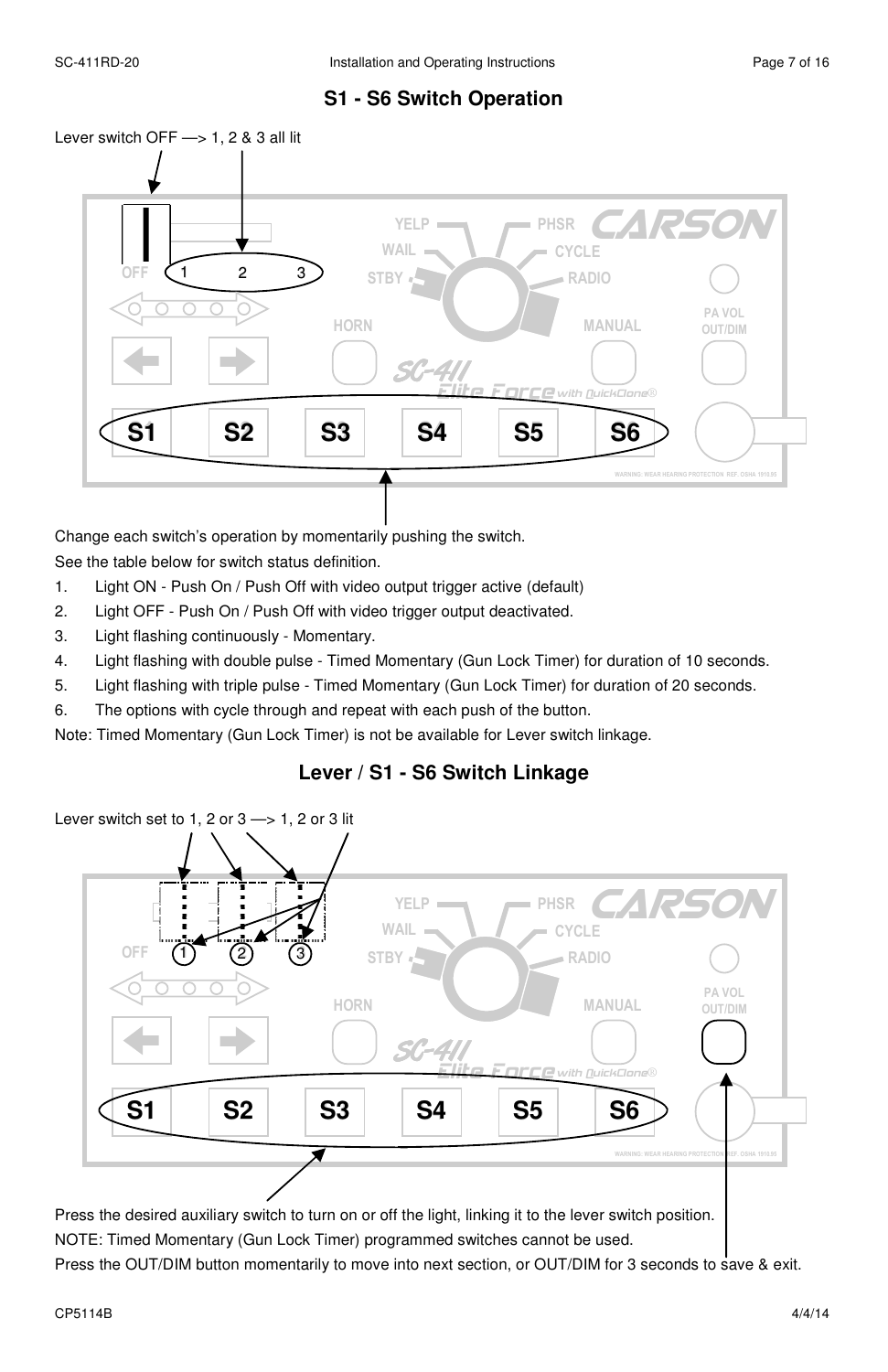## **Option Set 1**

(Input polarity, timed override, sweep/intersection, auto siren)

Lever switch 1 light blinking



Momentarily press switch S1 - S6 to change.

Press the OUT/DIM button momentarily to move into next section, or OUT/DIM for 3 seconds to save & exit.

| S <sub>1</sub>                                    | S <sub>2</sub>                             | S <sub>3</sub>                                    | S <sub>4</sub>    | S <sub>5</sub>          | S <sub>6</sub>     | <b>SWITCH</b>                         |
|---------------------------------------------------|--------------------------------------------|---------------------------------------------------|-------------------|-------------------------|--------------------|---------------------------------------|
| <b>CUTOUT</b><br>Polarity                         | <b>SIRCTRL</b><br>Polarity                 | <b>LITCTRL</b><br>Polarity                        | Timed<br>Override | Sweep /<br>Intersection | Automatic<br>Siren | <b>FUNCTION</b>                       |
| ON - Pos<br>Blink - Neg<br>OFF-<br><b>Disable</b> | ON - Pos<br>Blink - Neg<br>OFF-<br>Disable | ON - Pos<br>Blink - Neg<br>OFF-<br><b>Disable</b> | <b>OFF</b><br>ON  | <b>OFF</b><br>ON        | ON<br>OFF          | <b>OPTIONS</b><br>(Top is<br>default) |

S1 (CUTOUT Input), S2 (SIRCTRL Input), S3 (LITCTRL Input) - These inputs are normally activated by a 12V input (ON). Press the switch once until it FLASHES to change to ground activation. Press the switch again for OFF to disable.

S4 (Timed Override) - While the rotary switch is in Wail, Yelp or Phaser positions, momentarily pressing the Manual push button will override the Wail, Yelp or Phaser tone. With this option ON the unit automatically goes back to the previous tone after 10 seconds.

S5 (Sweep/Intersection Function) - While the rotary switch is in Wail, Yelp, or Phaser positions, momentarily activating the siren control input (SIRCTRL) will change the unit into sweep mode, where the tone automatically changes every few seconds. Press again to triple the change rate (intersection mode). Press again to go back, or press twice to cancel.

S6 (Automatic Siren) An Automatic Siren feature turns on the siren in the Wail mode when the Lever switch is in position 3.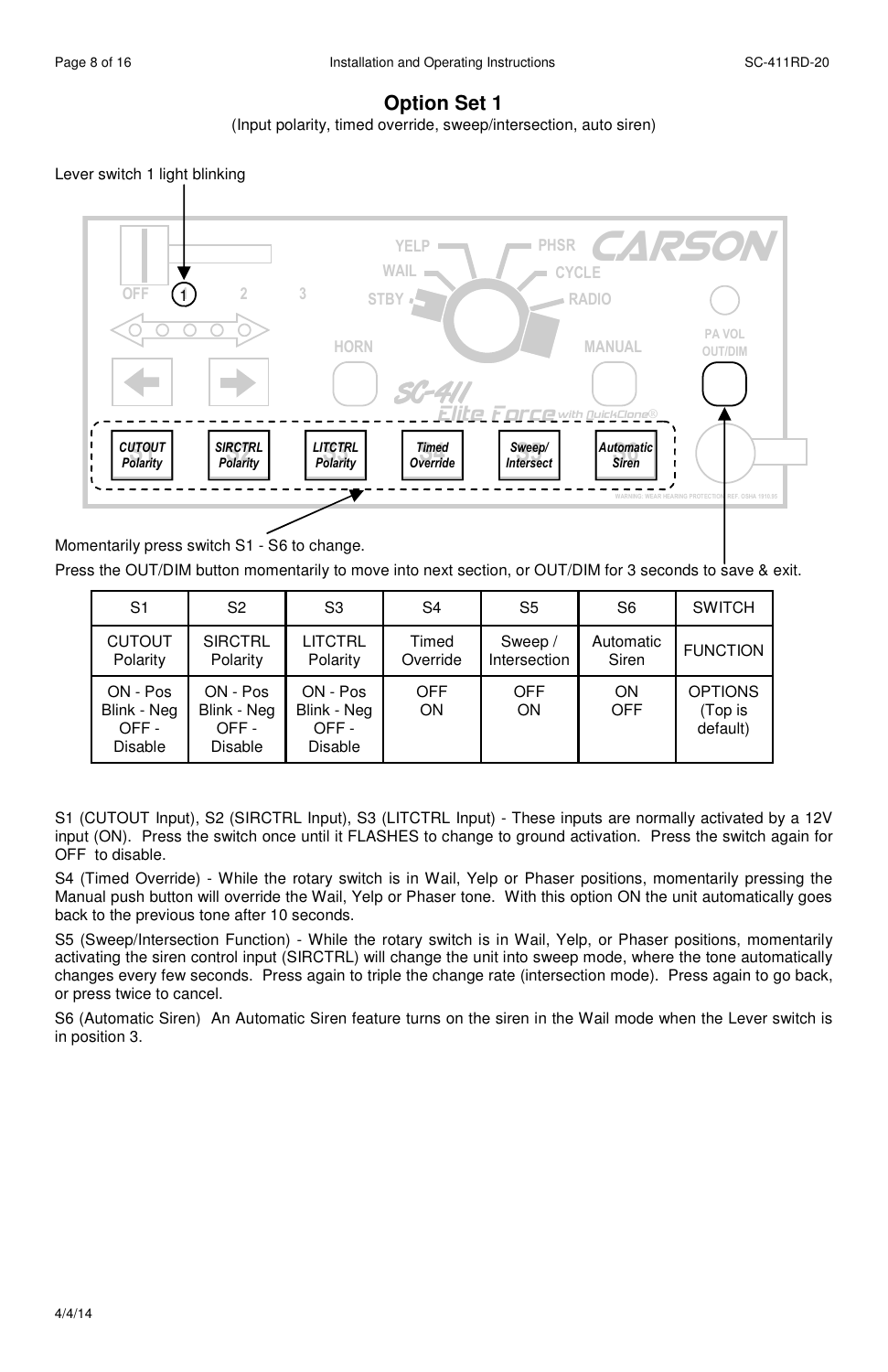## **Option Set 2**

(Tone enables, short manual, lever progression)

Lever switch 2 light blinking



Press the OUT/DIM button momentarily to move into next section, or OUT/DIM for 3 seconds to save & exit.

| S <sub>1</sub>                       | S <sub>2</sub>                                       | S <sub>3</sub>                                   | S4                                              | S <sub>5</sub>                                                                        | S <sub>6</sub>                                                                | <b>SWITCH</b>                         |
|--------------------------------------|------------------------------------------------------|--------------------------------------------------|-------------------------------------------------|---------------------------------------------------------------------------------------|-------------------------------------------------------------------------------|---------------------------------------|
| TWO-<br><b>TONE</b>                  | <b>PHASER</b><br>Enable                              | Short<br><b>MANUAL</b>                           | <b>HORN</b><br>Enable                           | Progressive<br>Lever                                                                  | Non-<br>Progressive<br>Override                                               | <b>FUNCTION</b>                       |
| OFF-<br>Phaser<br>$ON -$<br>Two-Tone | $ON -$<br>Phaser<br>OFF-<br><b>Disable</b><br>(Yelp) | OFF-<br>Normal<br>Manual<br>ON - Short<br>Manual | ON - Horn<br>Enabled<br>OFF-<br><b>Disabled</b> | $ON -$<br>Progressive<br>Lever<br>Operation<br>OFF - Non-<br>Progressive<br>Operation | OFF-<br>Normal<br>Progres-<br>sion<br>$ON - Non -$<br>Progressive<br>Override | <b>OPTIONS</b><br>(Top is<br>default) |

S1 (Two-Tone Enable) - Two-Tone replaces Phaser tone when turned ON.

S2 (Phaser Enable) - Phaser (or Two-Tone) is disabled and replaced with Yelp when OFF.

S3 (Short Manual Enable) - The Manual siren tone will normally die out and stop when the Manual push-button is released. Turning option ON forces the Manual siren tone to stop immediately upon release.

S4 (Horn Enable) - Horn tone is disabled when turned OFF.

S5 (Progressive Lever) - As the lever switch is moved from off to position 3 outputs 1 and 2 stay on. Turn this option OFF For isolated operation, where each output is independent.

S6 (Non-Progressive Override) - With Progressive Lever option off, turning this option ON will turn on all 3 outputs when the lever switch is in position 3. Otherwise there is no effect.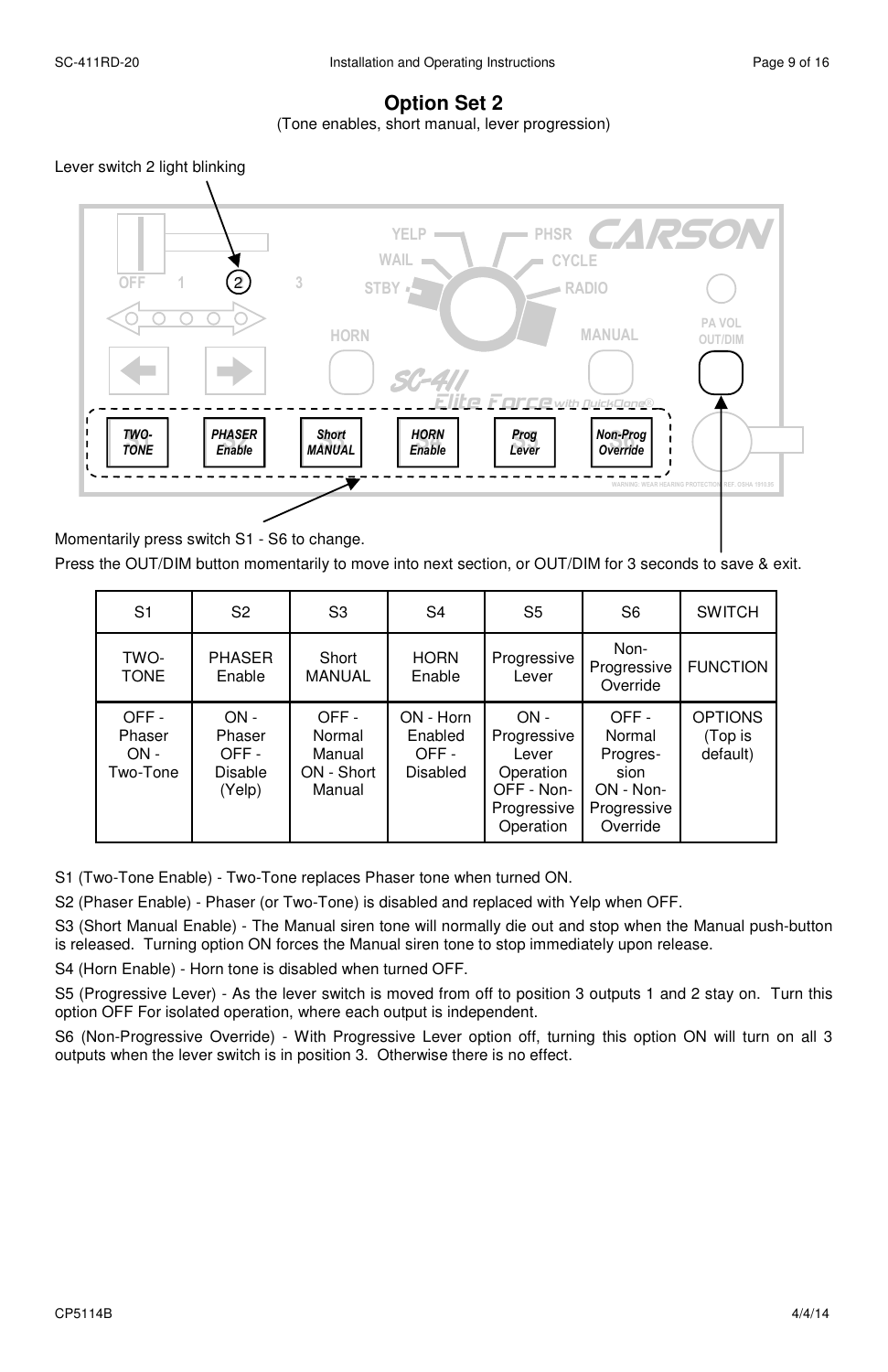## **Option Set 3**  (Alert, siren/lever video)

Lever switch 3 light blinking



Momentarily press switch S1 - S4 to change.

Press the OUT/DIM button momentarily to move into next section, or OUT/DIM for 3 seconds to save & exit.

| S <sub>1</sub>                          | S <sub>2</sub>                                | S <sub>3</sub> | S <sub>4</sub> | <b>SWITCH</b>                         |
|-----------------------------------------|-----------------------------------------------|----------------|----------------|---------------------------------------|
| Alert                                   | Lever/Siren<br>Video                          | Center<br>Only | Instant<br>On  | FUNC-<br><b>TION</b>                  |
| ON - Alert<br>Active<br>OFF-<br>Disable | ON - Lever/<br>Siren Video<br>OFF-<br>Disable | OFF<br>ON      | OFF<br>ON      | <b>OPTIONS</b><br>(Top is<br>default) |

S1 (Alert Enable) - Alert provides a periodic "beep" at the control head to remind that a light is on. Turn off to disable this feature.

S2 (Lever/Siren Video) - VIDEO output is normally on when the Lever switch and/or Siren is active. Press switch to disable. (NOTE: this does not control the VIDEO Output for S1 - S6. See S1 - S6 Operation)

S3 (Center Only) - Only CTR-A output is on when center arrow stick selected.

S4 (Instant On) - Lever switch operates even when ENABLE input is off. Arrow stick buttons also operate.

Horn & Manual lights blinking  $W$ ail  $\begin{array}{|c|c|c|c|c|c|c|c|c|} \hline \end{array}$  S6  $\begin{array}{|c|c|c|c|c|c|c|c|c|c|} \hline \end{array}$  S6 S6 OFF 1 2 3 PA VOL WARNING: WEAR HEARING PROTECTION REF. OSHA 1910.95 YEL WAIL **STBY** PHSR CYCLE RADIO **CARSON** SC-411 Elite Force HORN MANUAL OUT/DIM with **QuickClone®** Wail | Yelp | | Phaser | Two-Tone

**Second Tone Control** 

Press S1, S2, S3 or S4 for the second tone when in a corresponding Wail, Yelp or Phaser rotary switch position.

| S1   | S2   | S3     | S4       | <b>SWITCH</b> | Press the OUT/DIM button momentarily<br>I to go back to beginning, or OUT/DIM for |
|------|------|--------|----------|---------------|-----------------------------------------------------------------------------------|
| Wail | Yelp | Phaser | Two-Tone | 2nd Tone      | 3 seconds to save & exit.                                                         |

NOTE: These option settings can be easily transferred to another vehicle. See PROGRAM TRANSFER.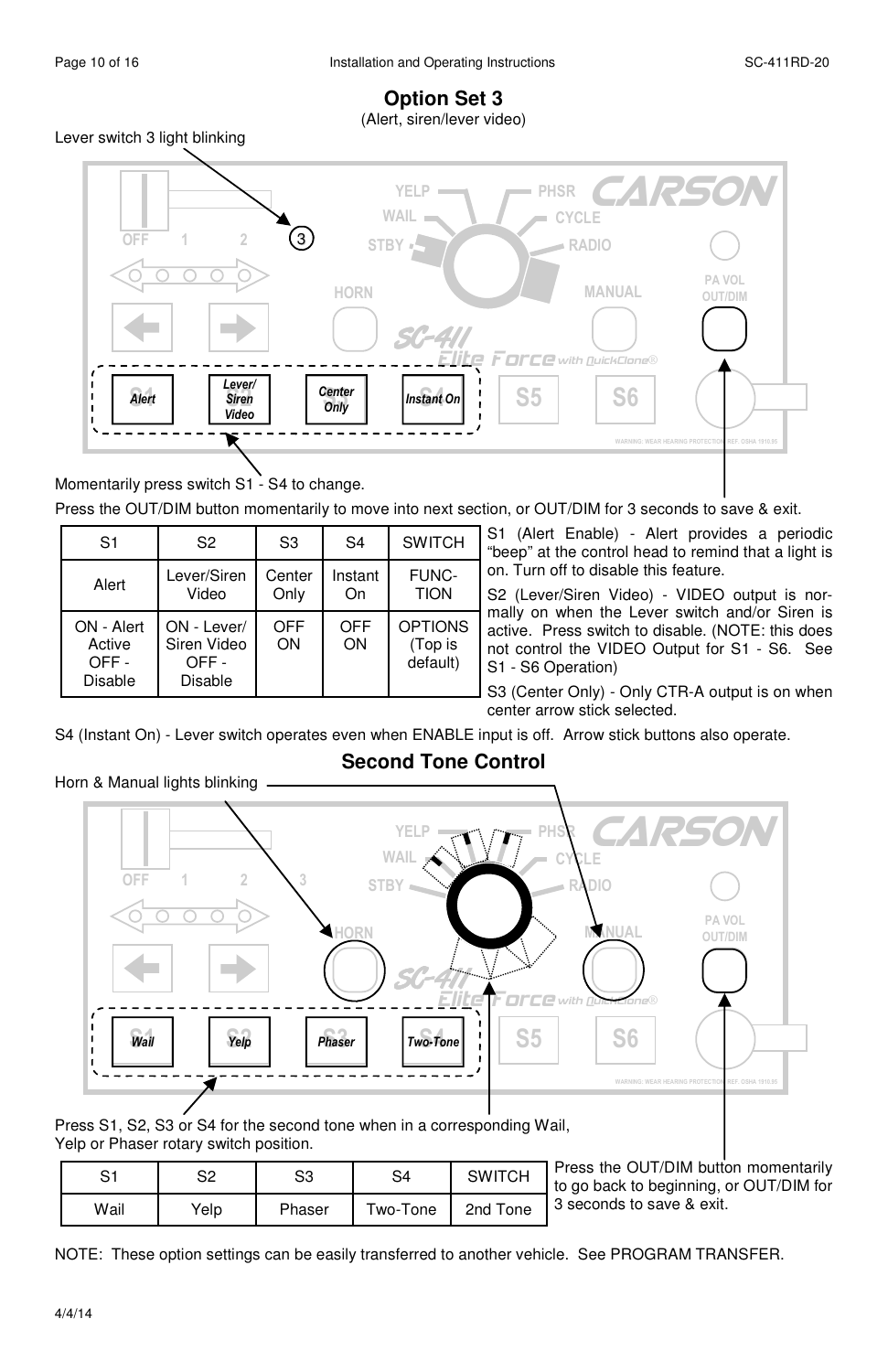## **OPERATION**

This unit is designed for easy operation under the stress associated with high-speed pursuit. Most siren functions are accessible with one simple motion. Certain operational features or controlled by option settings and/or installation connections.



#### **POWER ON/OFF**

The unit is powered by the ignition switch.

#### **SIREN CONTROLS**

The **Rotary Switch** selects the primary operating mode of the siren.

**RADIO** - Also known as Radio Repeat, this function amplifies a radio speaker input for re-broadcast outside the vehicle. A radio must be connected and the Radio Volume Adjusted. No siren tones or PA are available in this position.

**CYCLE** - A standby position dedicated for Horn Ring Cycler 2 (HRC2). During installation, the siren control input must be connected to the horn ring or other switching device. Tap the horn ring to bring the unit out of standby into Wail tone. Repeatedly tapping the horn ring will cycle through Wail, Yelp, and Phaser tones. Tapping the horn ring twice quickly will stop the siren tones and return the unit to standby. Pressing and holding the horn ring will produce Horn tone until released.

**STBY** - A silent mode that allows Manual, Horn and Public Address operation.

**WAIL** - A slower changing tone used on highways.

**YELP** - A rapidly changing tone used in congested areas.

**PHSR** - A very rapidly changing tone used at intersections or in highly congested areas. May be replaced with Two-Tone (or Hi - Lo, a common European Tone) or disabled entirely.

**MANUAL Button** - Provides manual control of siren tone rise and fall while in Cycler or Standby. The falling tone may be stopped immediately by setting the Short Manual option. With rotary in WAIL, YELP, or PHSR this button toggles between tones.

**HORN Button** - Produces a simulated Air-Horn tone while pressed. Overrides all siren tones except Radio. Horn tone may be disabled.

**PA** - The noise-canceling microphone is used for public address operation and overrides any siren mode when the button on the side is pressed. Adjust the PA Volume and hold the microphone close to your lips for proper operation.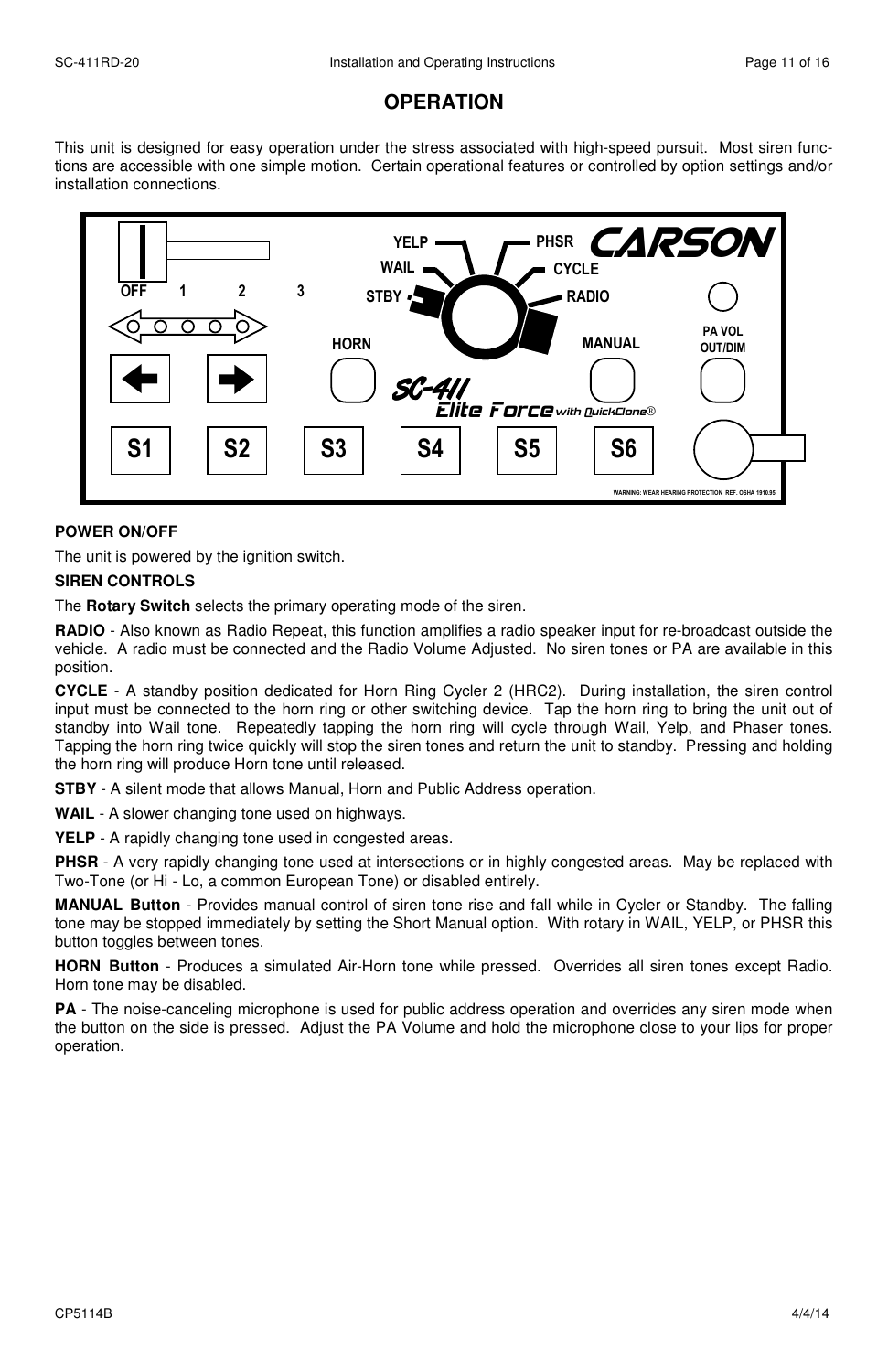## **OPERATION**

(Continued)

**SIRCTRL Input (Optional)** - During installation, the siren control input may be connected to the horn ring or other switching device. Activation of this input will produce Horn tone or other functions depending on Rotary Switch position as shown in the table below.

| Rotary<br><b>Position</b> | Normal<br>Tone | Horn<br><b>Push-Button</b> | Manual<br><b>Push-Button</b> | <b>Siren Control Input</b><br>(Horn Ring)     |
|---------------------------|----------------|----------------------------|------------------------------|-----------------------------------------------|
| Radio                     | Radio          | Radio (No Effect)          | Radio (No Effect)            | Radio (No Effect)                             |
| Cycler                    | Silent         | Momentary Horn             | <b>Manual Siren</b>          | HRC <sub>2</sub>                              |
| Standby                   | Silent         | Momentary Horn             | <b>Manual Siren</b>          | Momentary Horn                                |
| Wail                      | Wail           | Momentary Horn             | Wail/Yelp Toggle             | Mom. Horn (Opt. SWP/INT)                      |
| Yelp                      | Yelp           | Momentary Horn             | Yelp/Phaser Toggle           | Mom. Horn (Opt. SWP/INT)                      |
| Phaser                    | Phaser         | Momentary Horn             |                              | Yelp/Phaser Toggle   Mom. Horn (Opt. SWP/INT) |

**LITCTRL Input (Optional)** - During installation, the light control input may be connected to a momentary switch. Activation of this input will cycle through the lever switch positions, with the lever switch overriding if moved.

**CUTOUT Input (Optional)** - During Installation, the cutout input may be connected to the vehicle door switch or other switching device. Activation of this input will turn off any siren tone and remains off when deactivated until a siren control is changed.

**Timed Override (Optional)** - With Rotary Switch in Wail, Yelp, or Phaser mode, momentarily pressing the Manual push-button will toggle between tones overriding the Wail, Yelp, or Phaser tone. With this option selected the unit automatically goes back to the Wail, Yelp, or Phaser tone after 10 seconds.

**Sweep/Intersection Function (Optional)** - The Sweep function is an automatic sequence of Yelp, Phaser, and Horn tones allowing hands free operation. The Intersection function is a more rapid automatic sequence of Yelp, Phaser, and Horn tones allowing hands free operation through intersections.

With Rotary Switch in WAIL, YELP, or PHSR position, tap the horn ring to start Sweep function. Tap the horn ring again to start the faster Intersection function. Repeatedly tapping the horn ring will switch between Sweep and Intersection functions. Tapping the horn ring twice quickly will return to Wail, Yelp, or Phaser mode. Pressing and holding the horn ring will produce Horn tone until released. Then the siren will return to the Sweep or Intersection sequence.

**Second Speaker Output (Dual Tone)** - This unit provides a second siren amplifier that will produce independent siren tones based on option settings. Radio Repeat and PA are reproduced through both amplifiers.

## **LIGHT SYSTEM CONTROLS**

A 4-position lever switch provides control of primary lighting functions. It also provides automatic activation of the siren. Six additional programmable pushbuttons provided for auxiliary lighting or other device control. Two dedicated switches operate directional control lights ("Arrow Stick"), with flashing indicators on the control panel. An optional Instant On feature allows use of the Lever Switch with the ignition off.

**Lever Switch** - The lever switch by default provides progressive (additive) control of lighting functions. The third position also provides Automatic Siren. The installer can change to non-progressive operation.

**Automatic Siren** - Position 3 of the lever switch provides Automatic Siren control. If the siren controls are set where there is no siren tone output, the Automatic Siren will override with Wail or other tone. The cutout input will stop the siren tone. This feature may be disabled.

**Auxiliary Control Switches** - Six lighted pushbutton switches are provided for various other lighting functions or device control. The switch lights Red when activated. The switches may also be programmed for different functions, and these switches may be combined with each lever switch position to automatically turn on and off.

**Arrow Stick Control Switches** - Two dedicated switches are provided to control traffic director lights on the vehicle. Press left or right buttons to set the direction. Turning on both will set the output to left, right and center. Lights show the operation selected. With Instant On set these switches operate when lever switch on.

**Switch Legends** - Different legends may be selected to match the device controlled. A sheet of labels is supplied.

**OUT/DIM** - The backlighting and indicator lights can be dimmed or turned off by repeatedly pressing the OUT/ DIM button. An optional connection to the vehicle dash lights may also control this level. This button will light whenever a siren tone is produced.

**Video Trigger Output** - A video camera trigger output is activated with the lever switch in position 1, 2, or 3. Programmed auxiliary control switches may also activate the output.

**Alert** - While the lever switch or auxiliary control switches are on, an alert beep is sounded every 15 seconds. This can be optionally disable.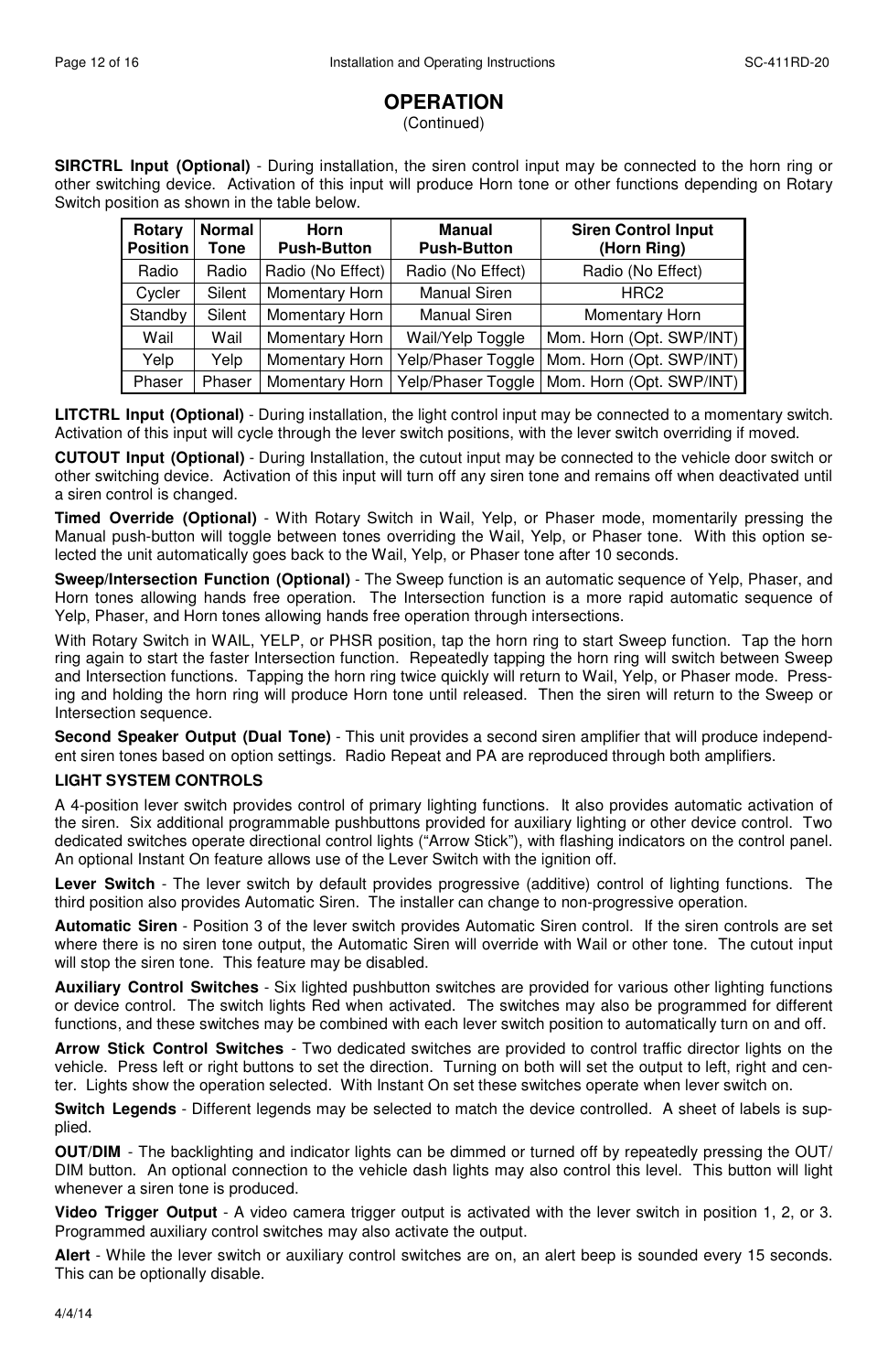#### **DIAGNOSTICS**

The unit monitors all outputs for faults, which are usually traced to shorted circuits. The unit indicates these faults by flashing one or more lights and beeping. The following table shows fault indications and likely causes.

| Control                      | <b>Fault Indication</b>         | <b>Likely Cause</b>                               |
|------------------------------|---------------------------------|---------------------------------------------------|
| Lever Switch light 1, 2 or 3 | 1, 2 or 3 flashes               | Blown fuse at 1, 2 or 3                           |
| Switch 1 - Switch 6          | Switch light flashes            | Blown fuse at S1 - S6                             |
| <b>Arrow Stick Switch</b>    | Switch light flashes            | LFT-A, RGT-A or CTR-A output shorted (auto-reset) |
| Siren output 1               | <b>OUT/DIM light flashes</b>    | Blown fuse at siren CH1                           |
| Siren output 2               | OUT/DIM light double<br>flashes | Blown fuse at siren CH2                           |
| Both siren outputs           | OUT/DIM light triple<br>flashes | Blown fuses at siren CH1 & CH2                    |

## **PROGRAM TRANSFER** (**QuickClone®)**

To facilitate programming of multiple vehicles this unit automatically synchronizes option settings between the control head and amplifier on power-up as shown. Transfer the settings to multiple vehicles by temporarily installing with a common control head, power-up/down (transferring options to the amplifier), then permanently install the supplied control head. On power-up the options are transferred from the amplifier to the control head.

| <b>Option Settings</b>               | <b>Action</b>                              |
|--------------------------------------|--------------------------------------------|
| $Head = Amp$                         | Normal power-up                            |
| Head not Default and Amp not Default | Head settings transferred to Amp, power-up |
| Amp is Default and Head not Default  | Head settings transferred to Amp, power-up |
| Amp not Default and Head is Default  | Amp settings transferred to Head, power-up |

If a control head or amplifier is sent in for service it will be set to default prior to return, and will automatically synchronize with the mating part on power-up.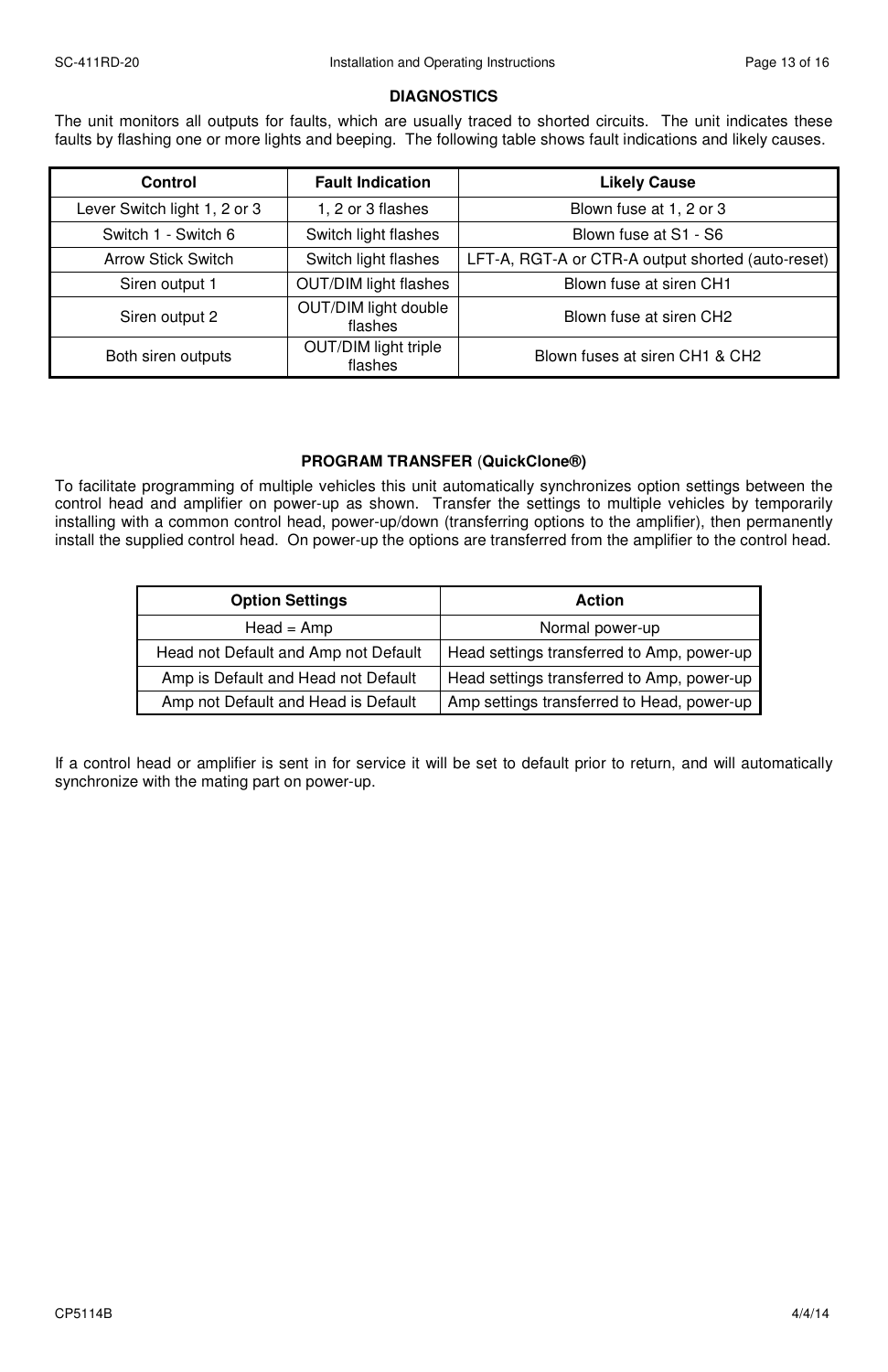## **SERVICE**

This unit is designed to provide years of reliable service under even the worst conditions. Many times there may appear to be a problem with the unit when the true problem is in the speaker(s), controlled devices, or improper installation. The following chart shows typical symptoms and possible causes.

A blown siren fuse doesn't necessarily mean that the unit is bad. If a speaker or speaker lead is shorted the internal fuse will blow before the unit is damaged. Disconnect the speaker leads and replace the fuse. If the **OUT/DIM** light comes on with power on and Yelp selected it is OK. Check the speaker(s) or leads for possible shorting.

#### **PROBLEMS**

| Symptom             | <b>Possible Cause</b>                   | <b>Check</b>                                                   |
|---------------------|-----------------------------------------|----------------------------------------------------------------|
| No power or siren   | No power to POWER input                 | Does backlighting come on?                                     |
| output              | Bad speaker                             | Do you hear a "pop" when turned on?                            |
|                     | Connector(s) loose                      | With siren on and Yelp selected, listen for tone in amplifier. |
|                     | Amplifier fuse blown                    | Is an external fuse or circuit breaker used?                   |
|                     | Loose connection at power source        | Are the negative leads connected to a good ground?             |
| No siren tone - PA  | <b>High Voltage Protection</b>          | Input voltage must be less than highest rated voltage.         |
| works               | Microphone button stuck                 | Does microphone button release properly?                       |
|                     | Cutout activated                        | Does the siren work when CUTOUT input is disconnected?         |
|                     | Cutout Polarity set wrong               | Is the Cutout Input option properly configured?                |
| No PA               | PA volume not set properly              | Have you tried adjusting the PA volume control?                |
| Distorted siren     | Speaker assembly loose                  | Is the speaker bell or tip loose?                              |
| sound               | Intermittent SIRCTRL Input connection   | Is the SIRCTRL Input used and wired properly?                  |
|                     | Low vehicle voltage                     | Input voltage must be greater than lowest rated voltage.       |
| Intermittent siren  | <b>High Voltage Protection</b>          | Is the vehicle voltage regulator working properly?             |
| tone                | Connector loose                         | Is the connector tight on the back of the unit?                |
|                     | Bad power connection                    | Is there a loose connection on a power lead?                   |
|                     | Microphone button activation            | Is something lying on the microphone?                          |
|                     | Circuit breaker in supply connection    | Are circuit breakers used with at least a 50A rating?          |
| Horn function stuck | Horn or Manual switch stuck             | Does the horn or manual switch return when released?           |
| on or               | SIRCTRL Input improperly connected      | Is the SIRCTRL Input used and wired properly?                  |
| Manual stuck on     | SIRCTRL Input Polarity Option set wrong | Is the Siren Control option properly configured?               |
| No Radio            | Unit not connected to radio             | Is the radio connected properly to the unit?                   |
|                     | Radio volume too low                    | Can you here the radio in the vehicle?                         |
|                     |                                         | Have you tried adjusting the radio volume control (amplifier)? |
| Wrong siren tone    | Two-Tone option installed               | Is the Two-Tone option selected?                               |
|                     | Aux Input set to wrong function         | Is the Sweep/Intersection option selected?                     |
| Phaser or Horn not  | Tone disabled                           | Is Phaser/Two-Tone Enable option selected?                     |
| working             |                                         | Is the Horn Enable option selected?                            |
| Automatic Siren not | Automatic Siren disabled                | Is the Automatic Siren Enable option selected properly?        |
| working             |                                         |                                                                |
| Lever switch not    | No power to lever switch                | Do the lever switch indicators light?                          |
| working at all      | No ground at siren connector            | Does the siren work?                                           |
| Lever switch not    | Loose lever switch output connection    | Does the lever switch indicator work in those positions?       |
| working in some     |                                         | Is the corresponding fuse blown?                               |
| positions           |                                         |                                                                |
| Aux control switch  | No power to aux switches                | Do the aux switch indicators light?                            |
| not working         | Loose aux switch output connection      | Is the corresponding fuse blown?                               |

#### **PARTS**

The following parts are available from Carson Manufacturing Company, Inc.:

| Part         | <b>Description</b>                                                              |
|--------------|---------------------------------------------------------------------------------|
| ED1943       | Kit, Control Head Mounting (2-brackets, screws and lockwashers)                 |
| ED1944       | Kit, Lever Switch Replacement (Includes mounting screws & CP4960 knob)          |
| CP4688-10    | Connector, 10-Pin Removable Terminal Block                                      |
| CP4688-12    | Connector, 12-Pin Removable Terminal Block                                      |
| CP5086-03    | Connector, 3-Pin Removable Terminal Block                                       |
| CP5090-25-BK | Cable, CAT5e 25ft Black                                                         |
| CP4990-150   | Fuse, ATM 15 Amp Automotive Mini                                                |
| CP4990-250   | Fuse, ATM 25 Amp Automotive Mini                                                |
| CP4960       | Knob, Black Lever Switch                                                        |
| CP4852       | Knob, Black Rotary Switch                                                       |
| CP4895       | Label, Aux Output Legends                                                       |
| CP4750       | Microphone, Noise Canceling w/Connector                                         |
| CP3633       | Microphone Bracket with mounting screws                                         |
| SR-15-1      | Microphone Strain Relief                                                        |
| CP4119       | Transistor, Output (2 required) (Industry Standard TIP36C, must have metal tab) |
| CP5114       | Manual, SC-411RD-20 Installation and Operating                                  |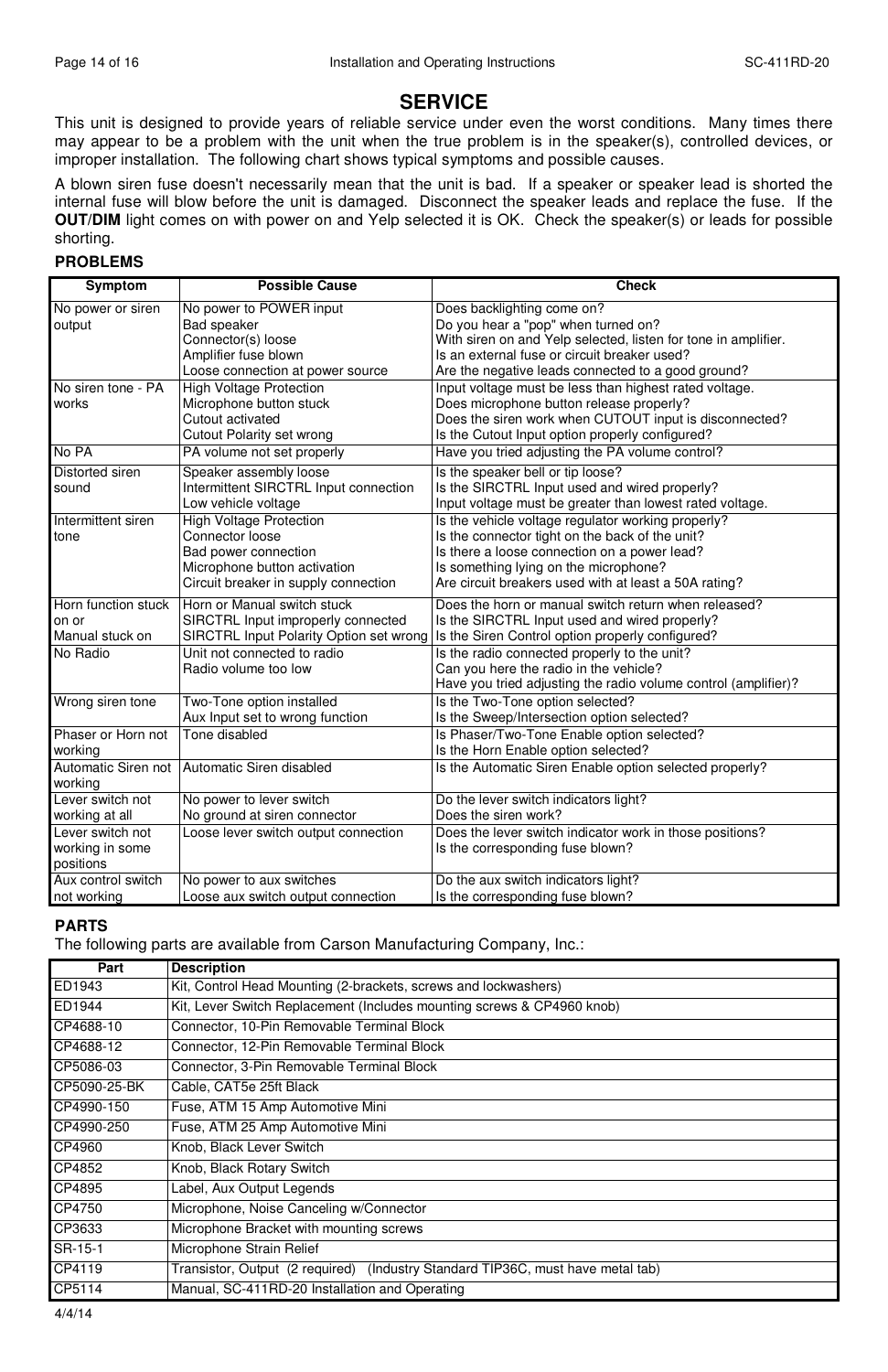## **RETURN**

If you have any questions concerning this or any other Carson product, please contact our **Technical Service Department** at (888) 577-6877. Many issues can be handled over the phone. We can also be reached via email at **service@carson-mfg.com**

If a product must be returned for any reason, please contact our Technical Service Department to obtain a Returned Merchandise Authorization number (RMA#) before you ship the product to Carson. Please write the RMA# clearly on the package near the mailing label. Be sure to provide a return address, contact and phone number, along with a brief description of the problem.

#### **LIMITED WARRANTY**

Carson Manufacturing Company, Inc. warrants this new product to be free from defects in material and workmanship, under normal use and service, for a period of five (5) years from the date of delivery to the first user-purchaser.

During this warranty period the obligation of Carson Manufacturing is limited to repairing or replacing, as Carson Manufacturing may elect, any part or parts of such product which after examination by Carson Manufacturing is determined to be defective in material and/or workmanship.

This warranty does not cover labor charges for removal or re-installation of the product. Fuses and lamps are not covered under this warranty.

This warranty does not extend to any unit that has been subjected to abuse, misuse, improper installation or which has not been adequately maintained, nor to units which have problems related to service or modification at any facility other than the manufacturer.

THERE ARE NO OTHER WARRANTIES, EXPRESSED OR IMPLIED, INCLUDING BUT NOT LIMITED TO, ANY IMPLIED WARRANTIES OF MERCHANTABILITY OR FITNESS FOR A PARTICULAR PURPOSE. IN NO EVENT SHALL CARSON MANU-FACTURING COMPANY, INC. BE LIABLE FOR ANY LOSS OF PROFITS OR ANY INDIRECT OR CONSEQUENTIAL DAMAGES ARISING OUT OF ANY SUCH DEFECT IN MATERIALS OR WORKMANSHIP.